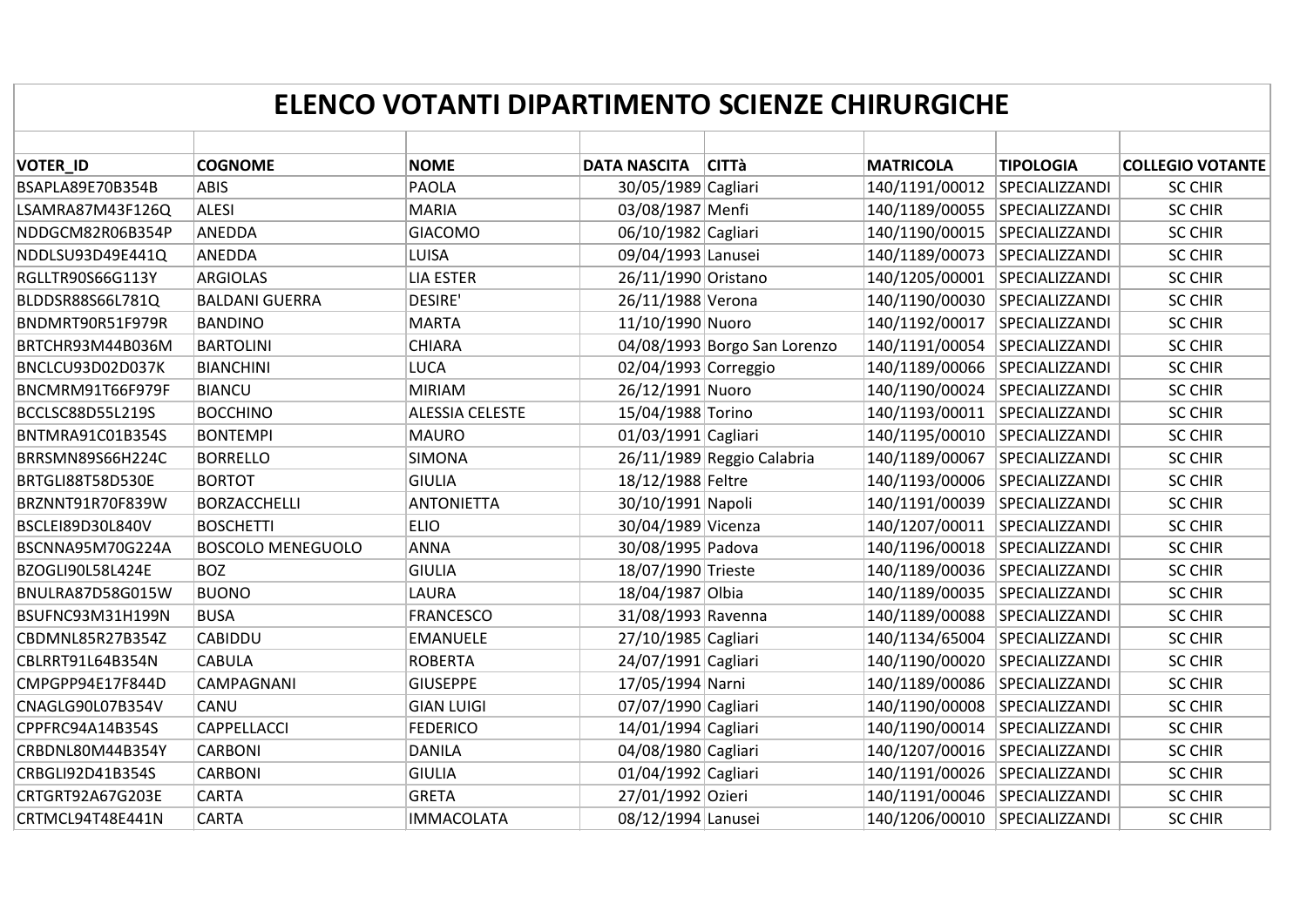| CRTVNT94M71B354M        | <b>CARTA</b>     | VALENTINA         | 31/08/1994 Cagliari   |                                                              | 140/1194/00026 SPECIALIZZANDI |                | <b>SC CHIR</b> |
|-------------------------|------------------|-------------------|-----------------------|--------------------------------------------------------------|-------------------------------|----------------|----------------|
| CSNSMN87S54G273N        | CASANO           | <b>SIMONA</b>     | 14/11/1987 Palermo    |                                                              | 140/1189/00049 SPECIALIZZANDI |                | <b>SC CHIR</b> |
| CSTFNC94P20B354N        | <b>CASTI</b>     | <b>FRANCESCO</b>  | 20/09/1994 Cagliari   |                                                              | 140/1190/00022 SPECIALIZZANDI |                | <b>SC CHIR</b> |
| CSTGRG92R53H856Q        | <b>CASTI</b>     | <b>GIORGIA</b>    |                       | 13/10/1992 San Gavino Monreale 140/1189/00065 SPECIALIZZANDI |                               |                | <b>SC CHIR</b> |
| CTNGLI92B41E388X        | CATANI           | <b>GIULIA</b>     | 01/02/1992 Jesi       |                                                              | 140/1195/00011 SPECIALIZZANDI |                | <b>SC CHIR</b> |
| CCLMSB91P67F979I        | CICALO'          | MARIA ISABELLA    | 27/09/1991 Nuoro      |                                                              | 140/1189/00068                | SPECIALIZZANDI | <b>SC CHIR</b> |
| CMTFRC90M58D810D        | <b>COMITINI</b>  | FEDERICA          | 18/08/1990 Frosinone  |                                                              | 140/1189/00031 SPECIALIZZANDI |                | <b>SC CHIR</b> |
| CNCGLI90C41F808K        | CONCAS           | <b>GIULIA</b>     | 01/03/1990 Muravera   |                                                              | 140/1189/00057 SPECIALIZZANDI |                | <b>SC CHIR</b> |
| CNTTMS92M29F656J        | <b>CONTI</b>     | <b>TOMMASO</b>    |                       | 29/08/1992 Montevarchi                                       | 140/1196/00017                | SPECIALIZZANDI | <b>SC CHIR</b> |
| CNTNDR89A01B354Q        | <b>CONTINI</b>   | <b>ANDREA</b>     | 01/01/1989 Cagliari   |                                                              | 140/1192/00008                | SPECIALIZZANDI | <b>SC CHIR</b> |
| CRDSFN85H68F830L        | <b>CORDARO</b>   | <b>STEFANIA</b>   | 28/06/1985 Mussomeli  |                                                              | 140/1206/00011 SPECIALIZZANDI |                | <b>SC CHIR</b> |
| CRNLRA92M61F979G        | <b>CORONA</b>    | LAURA             | 21/08/1992 Nuoro      |                                                              | 140/1189/00094                | SPECIALIZZANDI | <b>SC CHIR</b> |
| CRRNLC94C43B354I        | <b>CORRIAS</b>   | ANGELICA          | 03/03/1994 Cagliari   |                                                              | 140/1189/00089                | SPECIALIZZANDI | <b>SC CHIR</b> |
| CRRSMN95E25B745I        | <b>CORRIAS</b>   | <b>SIMONE</b>     | 25/05/1995 Carbonia   |                                                              | 140/1195/00019                | SPECIALIZZANDI | <b>SC CHIR</b> |
| CRTGMR94H20B354O        | <b>CORTES</b>    | <b>GIAN MARIO</b> | 20/06/1994 Cagliari   |                                                              | 140/1189/00081 SPECIALIZZANDI |                | <b>SC CHIR</b> |
| CRTSRN91B65L378E        | <b>CORTESE</b>   | <b>SABRINA</b>    | 25/02/1991 Trento     |                                                              | 140/1194/00036 SPECIALIZZANDI |                | <b>SC CHIR</b> |
| CSMFLV88P66H501M        | <b>COSIMI</b>    | <b>FLAVIA</b>     | 26/09/1988 Roma       |                                                              | 140/1206/00006 SPECIALIZZANDI |                | <b>SC CHIR</b> |
| <b>CSTNGL87T42G273U</b> | COSTANZO         | ANGELA            | 02/12/1987 Palermo    |                                                              | 140/1193/00016 SPECIALIZZANDI |                | <b>SC CHIR</b> |
| CSTMRM92M49F979H        | <b>COSTERI</b>   | <b>MYRIAM</b>     | 09/08/1992 Nuoro      |                                                              | 140/1190/00029 SPECIALIZZANDI |                | <b>SC CHIR</b> |
| CRCLNR93D69G273C        | <b>CRACOLICI</b> | <b>ELEONORA</b>   | 29/04/1993 Palermo    |                                                              | 140/1189/00074                | SPECIALIZZANDI | <b>SC CHIR</b> |
| CRRPLA96C09C351M        | <b>CURRAO</b>    | PAOLO             | 09/03/1996 Catania    |                                                              | 140/1189/00084                | SPECIALIZZANDI | <b>SC CHIR</b> |
| CSCCLD91P16G113O        | <b>CUSCUSA</b>   | <b>CLAUDIO</b>    | 16/09/1991 Oristano   |                                                              | 140/1207/00004 SPECIALIZZANDI |                | <b>SC CHIR</b> |
| DLPGLI95L42A944I        | <b>DAL PRATO</b> | <b>GIULIA</b>     | 02/07/1995 Bologna    |                                                              | 140/1195/00026 SPECIALIZZANDI |                | <b>SC CHIR</b> |
| DNCGMR91B11C741I        | D'ANCONA         | <b>GIANMARCO</b>  | 11/02/1991 Cisternino |                                                              | 140/1191/00024 SPECIALIZZANDI |                | <b>SC CHIR</b> |
| DDNGRL91M08I549E        | DE DONNO         | <b>GABRIELE</b>   | 08/08/1991 Scorrano   |                                                              | 140/1196/00005                | SPECIALIZZANDI | <b>SC CHIR</b> |
| DMRLRA92M68B354E        | <b>DE MARTIS</b> | LAURA             | 28/08/1992 Cagliari   |                                                              | 140/1190/00025                | SPECIALIZZANDI | <b>SC CHIR</b> |
| DLEFBA93R14G113K        | <b>DEIALA</b>    | <b>FABIO</b>      | 14/10/1993 Oristano   |                                                              | 140/1191/00031                | SPECIALIZZANDI | <b>SC CHIR</b> |
| DLGLSE93A25B354S        | DELOGU           | <b>ELIAS</b>      | 25/01/1993 Cagliari   |                                                              | 140/1194/00028                | SPECIALIZZANDI | <b>SC CHIR</b> |
| DMRGPP91E16A662U        | <b>DEMARINIS</b> | <b>GIUSEPPE</b>   | 16/05/1991 Bari       |                                                              | 140/1194/00022                | SPECIALIZZANDI | <b>SC CHIR</b> |
| DMRNNA89R53B354A        | <b>DEMURTAS</b>  | <b>ANNA</b>       | 13/10/1989 Cagliari   |                                                              | 140/1189/00048 SPECIALIZZANDI |                | <b>SC CHIR</b> |
| DEOGPP91D17E507X        | <b>DEO</b>       | <b>GIUSEPPE</b>   | 17/04/1991 Lecco      |                                                              | 140/1191/00045 SPECIALIZZANDI |                | <b>SC CHIR</b> |
| DRELRA93D51B354G        | <b>DERIU</b>     | LAURA             | 11/04/1993 Cagliari   |                                                              | 140/1195/00023                | SPECIALIZZANDI | <b>SC CHIR</b> |
| DRESRA89S66F979S        | <b>DERIU</b>     | <b>SARA</b>       | 26/11/1989 Nuoro      |                                                              | 140/1195/00020 SPECIALIZZANDI |                | <b>SC CHIR</b> |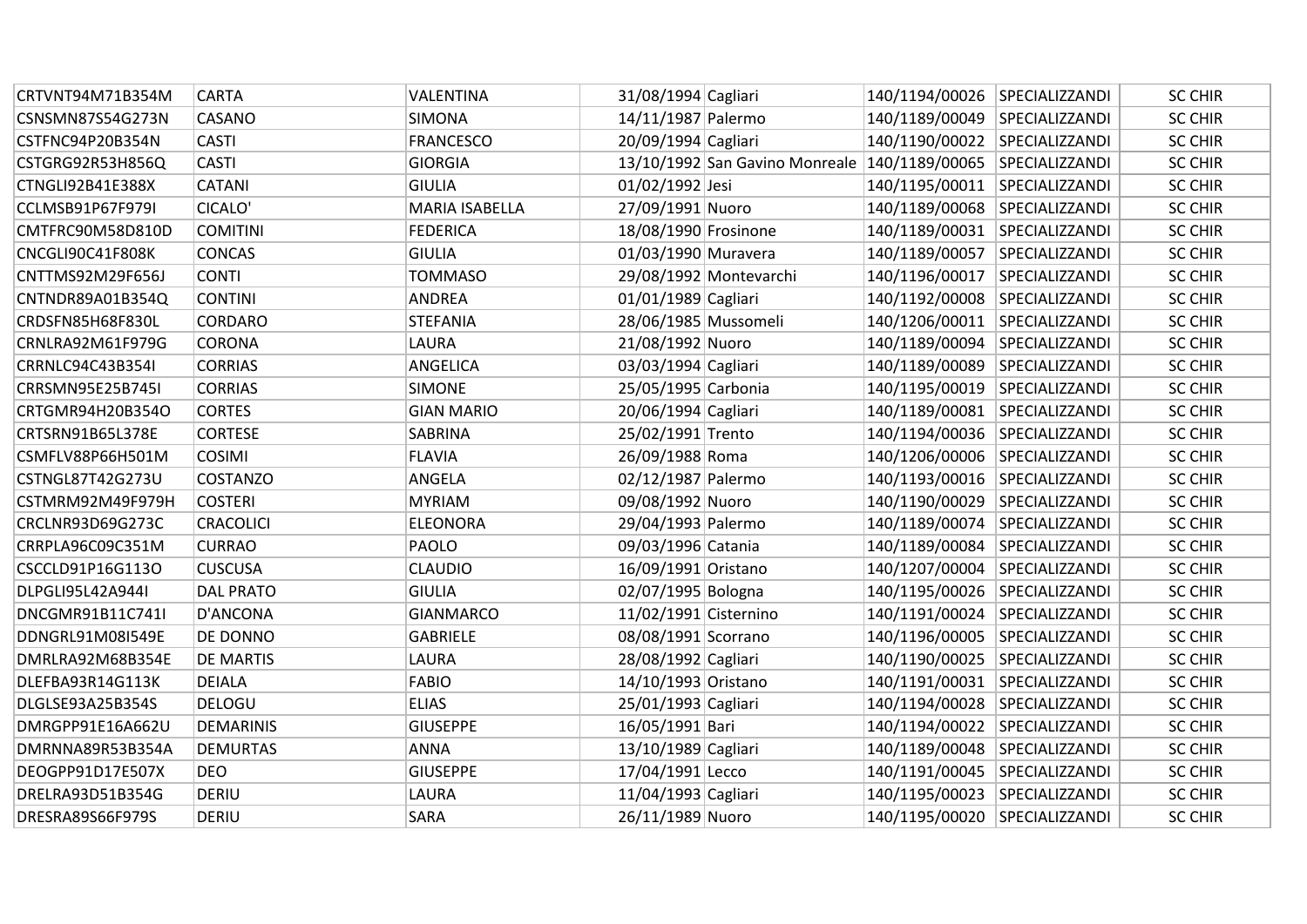| DFRSFN87T11F808S | <b>DI FRANCESCO</b> | <b>STEFANO</b>            | 11/12/1987 Muravera   |                                | 140/1193/00007 SPECIALIZZANDI |                 | <b>SC CHIR</b> |
|------------------|---------------------|---------------------------|-----------------------|--------------------------------|-------------------------------|-----------------|----------------|
| DMRCLL95C55G337W | <b>DI MARIA</b>     | <b>CAMILLA</b>            | 15/03/1995 Parma      |                                | 140/1189/00093 SPECIALIZZANDI |                 | <b>SC CHIR</b> |
| DMCSFN95H03G482Q | <b>DI MICHELE</b>   | <b>STEFANO</b>            | 03/06/1995 Pescara    |                                | 140/1191/00056 SPECIALIZZANDI |                 | <b>SC CHIR</b> |
| DPTGLI89E61D530N | <b>DI PIETRO</b>    | <b>GIULIA</b>             | 21/05/1989 Feltre     |                                | 140/1189/00039 SPECIALIZZANDI |                 | <b>SC CHIR</b> |
| DTRLRA87A52F979O | <b>DI TRAPANI</b>   | LAURA                     | 12/01/1987 Nuoro      |                                | 140/1196/00008 SPECIALIZZANDI |                 | <b>SC CHIR</b> |
| DLCNDR90A29B354X | <b>DOLCI</b>        | ANDREA                    | 29/01/1990 Cagliari   |                                | 140/1192/00006                | SPECIALIZZANDI  | <b>SC CHIR</b> |
| DMNNLR87S57M208N | DOMENICANO          | ANNALAURA                 |                       | 17/11/1987 Lamezia Terme       | 140/1192/00014 SPECIALIZZANDI |                 | <b>SC CHIR</b> |
| DNLCLT85T71F205N | <b>DONELLI</b>      | <b>CARLOTTA</b>           | 31/12/1985 Milano     |                                | 140/1137/65001 SPECIALIZZANDI |                 | <b>SC CHIR</b> |
| SPSGPP92S16G203C | <b>ESPOSITO</b>     | <b>GIUSEPPE</b>           | 16/11/1992 Ozieri     |                                | 140/1190/00016 SPECIALIZZANDI |                 | <b>SC CHIR</b> |
| SEUFRC91R50E281W | <b>ESU</b>          | <b>FEDERICA</b>           | $10/10/1991$ Iglesias |                                | 140/1191/00023 SPECIALIZZANDI |                 | <b>SC CHIR</b> |
| FBNFNC88S56F158T | <b>FABIANO</b>      | <b>FRANCESCA</b>          | 16/11/1988 Messina    |                                | 140/1206/00005 SPECIALIZZANDI |                 | <b>SC CHIR</b> |
| FSAGPP91D67E281V | FAIS                | <b>GIUSEPPINA</b>         | 27/04/1991 Iglesias   |                                | 140/1191/00048 SPECIALIZZANDI |                 | <b>SC CHIR</b> |
| FSAMLS87T49F335D | <b>FAIS</b>         | <b>MARIA LUISA</b>        | 09/12/1987 Moncalieri |                                | 140/1191/00014                | SPECIALIZZANDI  | <b>SC CHIR</b> |
| FLCGSC90D63E388Y | <b>FELICI</b>       | <b>GESSICA</b>            | 23/04/1990 Jesi       |                                | 140/1191/00027                | SPECIALIZZANDI  | <b>SC CHIR</b> |
| FCHGMR69M04F205R | <b>FICHERA</b>      | <b>GUIDO MARIO ANGELO</b> | 04/08/1969 Milano     |                                | 140/1207/00007 SPECIALIZZANDI |                 | <b>SC CHIR</b> |
| FGLPLA86L28H501I | <b>FIGLIOLINI</b>   | PAOLO                     | 28/07/1986 Roma       |                                | 140/1189/00043 SPECIALIZZANDI |                 | <b>SC CHIR</b> |
| FRSSFN93H09C588I | <b>FORESTIERI</b>   | <b>STEFANO</b>            | 09/06/1993 Cetraro    |                                | 140/1189/00060 SPECIALIZZANDI |                 | <b>SC CHIR</b> |
| FRSRRT89M41I452H | <b>FRASSETTO</b>    | <b>ROBERTA</b>            | 01/08/1989 Sassari    |                                | 140/1189/00047 SPECIALIZZANDI |                 | <b>SC CHIR</b> |
| FRAMRC92T19B354E | FRAU                | <b>MARCO</b>              | 19/12/1992 CAGLIARI   |                                | 40/44/65185                   | <b>STUDENTI</b> | <b>SC CHIR</b> |
| FRNFNC91A46G113D | <b>FRONGIA</b>      | <b>FRANCESCA</b>          | 06/01/1991 Oristano   |                                | 140/1194/00027                | SPECIALIZZANDI  | <b>SC CHIR</b> |
| FRNFRC93L53H856V | <b>FRONGIA</b>      | <b>FEDERICA</b>           |                       | 13/07/1993 San Gavino Monreale | 140/1190/00019                | SPECIALIZZANDI  | <b>SC CHIR</b> |
| GNAFNC93H55G842T | <b>GAINO</b>        | <b>FRANCESCA</b>          |                       | 15/06/1993 Ponte Dell'Olio     | 140/1195/00025 SPECIALIZZANDI |                 | <b>SC CHIR</b> |
| GLLMNL90S63L109V | <b>GALLO</b>        | <b>MANUELA</b>            | 23/11/1990 Terlizzi   |                                | 140/1189/00054 SPECIALIZZANDI |                 | <b>SC CHIR</b> |
| GNGCLD87P67B354W | <b>GANGA</b>        | <b>CLAUDIA</b>            | 27/09/1987 Cagliari   |                                | 140/1193/00012 SPECIALIZZANDI |                 | <b>SC CHIR</b> |
| GNGRRT94D51F704Z | <b>GANGI</b>        | <b>ROBERTA</b>            | 11/04/1994 MONZA      |                                | 140/1189/00091 SPECIALIZZANDI |                 | <b>SC CHIR</b> |
| GRALSN74M06A940T | <b>GARAU</b>        | ALESSANDRO                | 06/08/1974 Bollate    |                                | 140/1193/00008 SPECIALIZZANDI |                 | <b>SC CHIR</b> |
| GNTCCL90H65G273M | <b>GENTILE</b>      | <b>CECILIA</b>            | 25/06/1990 Palermo    |                                | 140/1191/00016 SPECIALIZZANDI |                 | <b>SC CHIR</b> |
| GNTPTR92A29G141P | <b>GENTILE</b>      | <b>PIETRO</b>             | 29/01/1992 Ortona     |                                | 140/1194/00023                | SPECIALIZZANDI  | <b>SC CHIR</b> |
| GHSVLR91D60B354E | <b>GHISU</b>        | VALERIA                   | 20/04/1991 Cagliari   |                                | 140/1191/00025                | SPECIALIZZANDI  | <b>SC CHIR</b> |
| GNCLNE87P44D862N | <b>GIANCANE</b>     | <b>ELENA</b>              | 04/09/1987 Galatina   |                                | 140/1191/00009 SPECIALIZZANDI |                 | <b>SC CHIR</b> |
| GMRMLC92D64B354Q | <b>GIUA MARASSI</b> | MARIA LUCREZIA            | 24/04/1992 Cagliari   |                                | 140/1189/00044 SPECIALIZZANDI |                 | <b>SC CHIR</b> |
| GLNCLT87H59H501E | <b>GIULIANI</b>     | CARLOTTA                  | 19/06/1987 Roma       |                                | 140/1191/00017                | SPECIALIZZANDI  | <b>SC CHIR</b> |
| GRCLSN86T57E463E | <b>GRIECO</b>       | ALESSANDRA                | 17/12/1986 La Spezia  |                                | 140/1196/00009 SPECIALIZZANDI |                 | <b>SC CHIR</b> |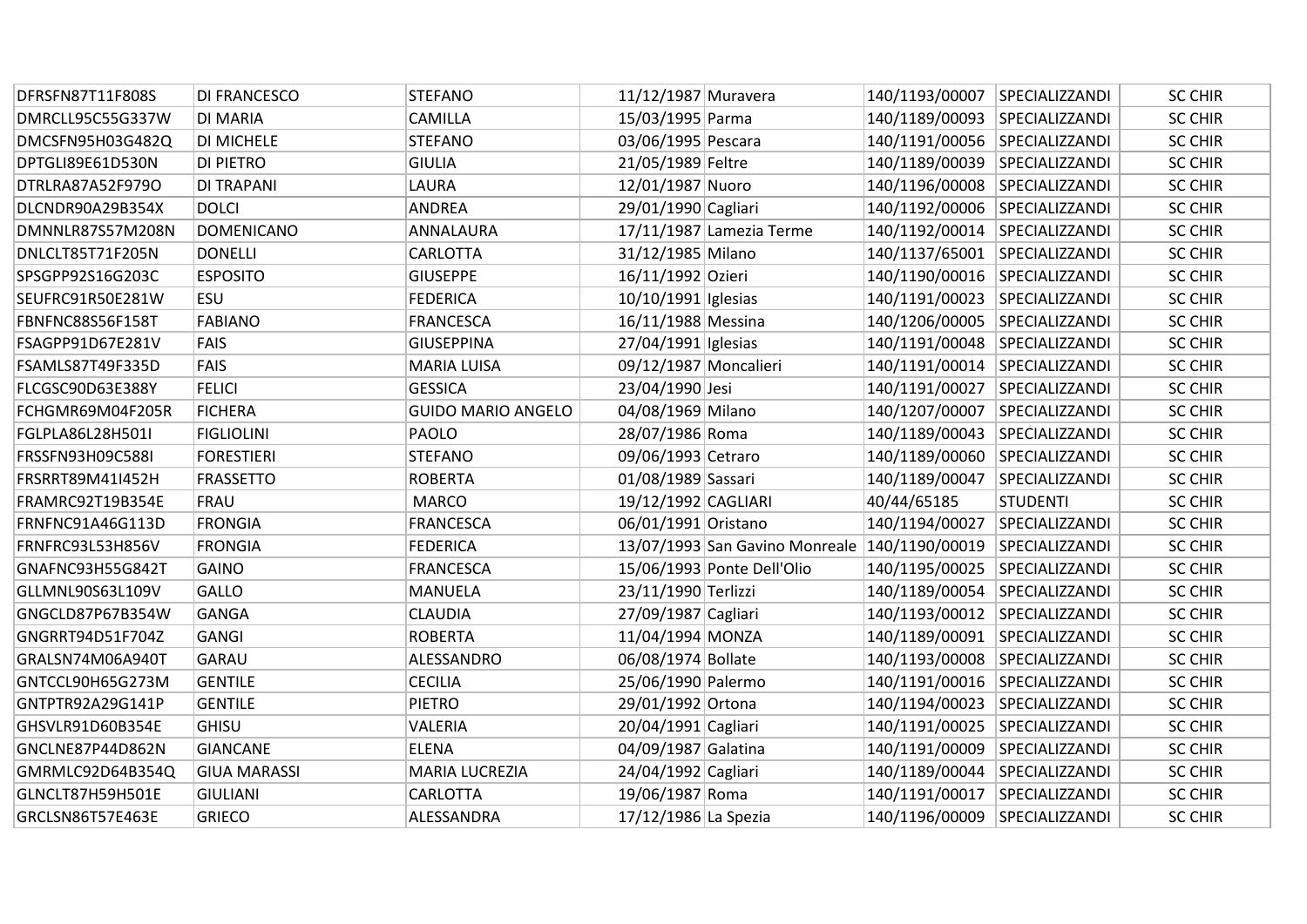| GRRFBL90B46C632R | <b>GUERRA</b>          | <b>FABIOLA</b>      | 06/02/1990 Chieti   |                        | 140/1189/00037 SPECIALIZZANDI |                 | <b>SC CHIR</b> |
|------------------|------------------------|---------------------|---------------------|------------------------|-------------------------------|-----------------|----------------|
| BBIVNT91B57B354Q | <b>IBBA</b>            | VALENTINA           | 17/02/1991 Cagliari |                        | 140/1189/00056 SPECIALIZZANDI |                 | <b>SC CHIR</b> |
| NTILSN92A62L781J | <b>IONTA</b>           | ALESSANDRA          | 22/01/1992 Verona   |                        | 140/1191/00044 SPECIALIZZANDI |                 | <b>SC CHIR</b> |
| PPLLCU93L13G113E | <b>IPPOLITO</b>        | <b>LUCA</b>         | 13/07/1993 Oristano |                        | 140/1190/00027 SPECIALIZZANDI |                 | <b>SC CHIR</b> |
| LCCFRC94M56L483U | <b>LA CIACERA</b>      | <b>FEDERICA</b>     | 16/08/1994 Udine    |                        | 140/1189/00090 SPECIALIZZANDI |                 | <b>SC CHIR</b> |
| LDALSU76E64E441L | LADU                   | LUISA               | 24/05/1976 Lanusei  |                        | 140/1206/00013                | SPECIALIZZANDI  | <b>SC CHIR</b> |
| LMARNI91E50G273U | LAMIA                  | <b>IRENE</b>        | 10/05/1991 Palermo  |                        | 140/1196/00010 SPECIALIZZANDI |                 | <b>SC CHIR</b> |
| LMPLSN91R59B745Q | <b>LAMPIS</b>          | ALESSANDRA          | 19/10/1991 Carbonia |                        | 140/1207/00010 SPECIALIZZANDI |                 | <b>SC CHIR</b> |
| LNGCMN90T51E329J | LANGELLA               | CARMEN              | 11/12/1990 Ischia   |                        | 140/1189/00034 SPECIALIZZANDI |                 | <b>SC CHIR</b> |
| LNRLNZ87B14E281E | LEINARDI               | <b>LORENZO</b>      | 14/02/1987 Iglesias |                        | 140/1192/00007 SPECIALIZZANDI |                 | <b>SC CHIR</b> |
| LNZVNT89T60A001U | LENZO                  | VALENTINA           |                     | 20/12/1989 Abano Terme | 140/1207/00012 SPECIALIZZANDI |                 | <b>SC CHIR</b> |
| LMNMRC90T06L219Q | <b>LIMONE</b>          | <b>MARCO</b>        | 06/12/1990 Torino   |                        | 140/1189/00032 SPECIALIZZANDI |                 | <b>SC CHIR</b> |
| LBNSRA90S60B354J | <b>LOBINA</b>          | SARA                | 20/11/1990 Cagliari |                        | 140/1195/00021 SPECIALIZZANDI |                 | <b>SC CHIR</b> |
| LCTVNT85L56M052V | <b>LOCATI</b>          | VALENTINA           |                     | 16/07/1985 VIMERCATE   | 140/1191/00020 SPECIALIZZANDI |                 | <b>SC CHIR</b> |
| LOIMHL94R06B354R | LOI                    | <b>MICHELE</b>      | 06/10/1994 Cagliari |                        | 140/1189/00087 SPECIALIZZANDI |                 | <b>SC CHIR</b> |
| LNGLNR88C61G015J | LONGONI                | <b>ELEONORA</b>     | 21/03/1988 Olbia    |                        | 140/1195/00018 SPECIALIZZANDI |                 | <b>SC CHIR</b> |
| LPPGAI91D41D612Q | <b>LOPPONI</b>         | <b>GAIA</b>         | 01/04/1991 Firenze  |                        | 140/1206/00014 SPECIALIZZANDI |                 | <b>SC CHIR</b> |
| LRGFRC90P61I452E | <b>LORIGA</b>          | <b>FEDERICA</b>     | 21/09/1990 Sassari  |                        | 140/1189/00053 SPECIALIZZANDI |                 | <b>SC CHIR</b> |
| LCCMRC85T23B791D | <b>LUCCI CHIARISSI</b> | <b>MARCO</b>        |                     | 23/12/1985 Carmagnola  | 140/1193/00009 SPECIALIZZANDI |                 | <b>SC CHIR</b> |
| LPUCRD77S04F943A | <b>LUPO</b>            | <b>CORRADO</b>      | 04/11/1977 Noto     |                        | 140/1206/00007                | SPECIALIZZANDI  | <b>SC CHIR</b> |
| LSSNNA94C62B354A | LUSSU                  | <b>ANNA</b>         | 22/03/1994 Cagliari |                        | 140/1189/00076                | SPECIALIZZANDI  | <b>SC CHIR</b> |
| MDDLNR92C67B354T | MADEDDU                | <b>ELEONORA</b>     | 27/03/1992 Cagliari |                        | 140/1189/00062 SPECIALIZZANDI |                 | <b>SC CHIR</b> |
| MGANDR92R15D612B | <b>MAGI</b>            | <b>ANDREA</b>       | 15/10/1992 Firenze  |                        | 140/1196/00019 SPECIALIZZANDI |                 | <b>SC CHIR</b> |
| MMLSMN92E19G015C | <b>MAMELI</b>          | <b>SIMONE</b>       | 19/05/1992 Olbia    |                        | 140/1189/00059 SPECIALIZZANDI |                 | <b>SC CHIR</b> |
| MNCGLI89B45B354R | <b>MANCA</b>           | <b>GIULIA</b>       | 05/02/1989 Cagliari |                        | 140/1196/00011 SPECIALIZZANDI |                 | <b>SC CHIR</b> |
| MNCMSB92T70G113Q | <b>MANCA</b>           | <b>MARIA ISABEL</b> | 30/12/1992 Oristano |                        | 140/1194/00031 SPECIALIZZANDI |                 | <b>SC CHIR</b> |
| MNCCHR00B62G113U | <b>MANCA</b>           | <b>CHIARA</b>       | 22/02/2000 ORISTANO |                        | 40/58/00034                   | <b>STUDENTI</b> | <b>SC CHIR</b> |
| MNCSFN94D02B354J | MANCA DI VILLAHERMOSA  | <b>STEFANO</b>      | 02/04/1994 Cagliari |                        | 140/1195/00013                | SPECIALIZZANDI  | <b>SC CHIR</b> |
| MNCNTN93H02G273R | <b>MANCINO</b>         | <b>ANTONIO</b>      | 02/06/1993 Palermo  |                        | 140/1195/00014 SPECIALIZZANDI |                 | <b>SC CHIR</b> |
| MNGLNZ92H22A271F | <b>MANGONI</b>         | LORENZO             | 22/06/1992 Ancona   |                        | 140/1194/00024 SPECIALIZZANDI |                 | <b>SC CHIR</b> |
| MNGBBR90S56I452O | <b>MANIGA</b>          | <b>BARBARA</b>      | 16/11/1990 Sassari  |                        | 140/1189/00071 SPECIALIZZANDI |                 | <b>SC CHIR</b> |
| MRCVLI94E59E281U | <b>MARCHIORI</b>       | <b>VIOLA</b>        | 19/05/1994 Iglesias |                        | 140/1194/00035 SPECIALIZZANDI |                 | <b>SC CHIR</b> |
| MRNNNL91C58E441L | <b>MARONGIU</b>        | <b>ANTONELLA</b>    | 18/03/1991 Lanusei  |                        | 140/1189/00041 SPECIALIZZANDI |                 | <b>SC CHIR</b> |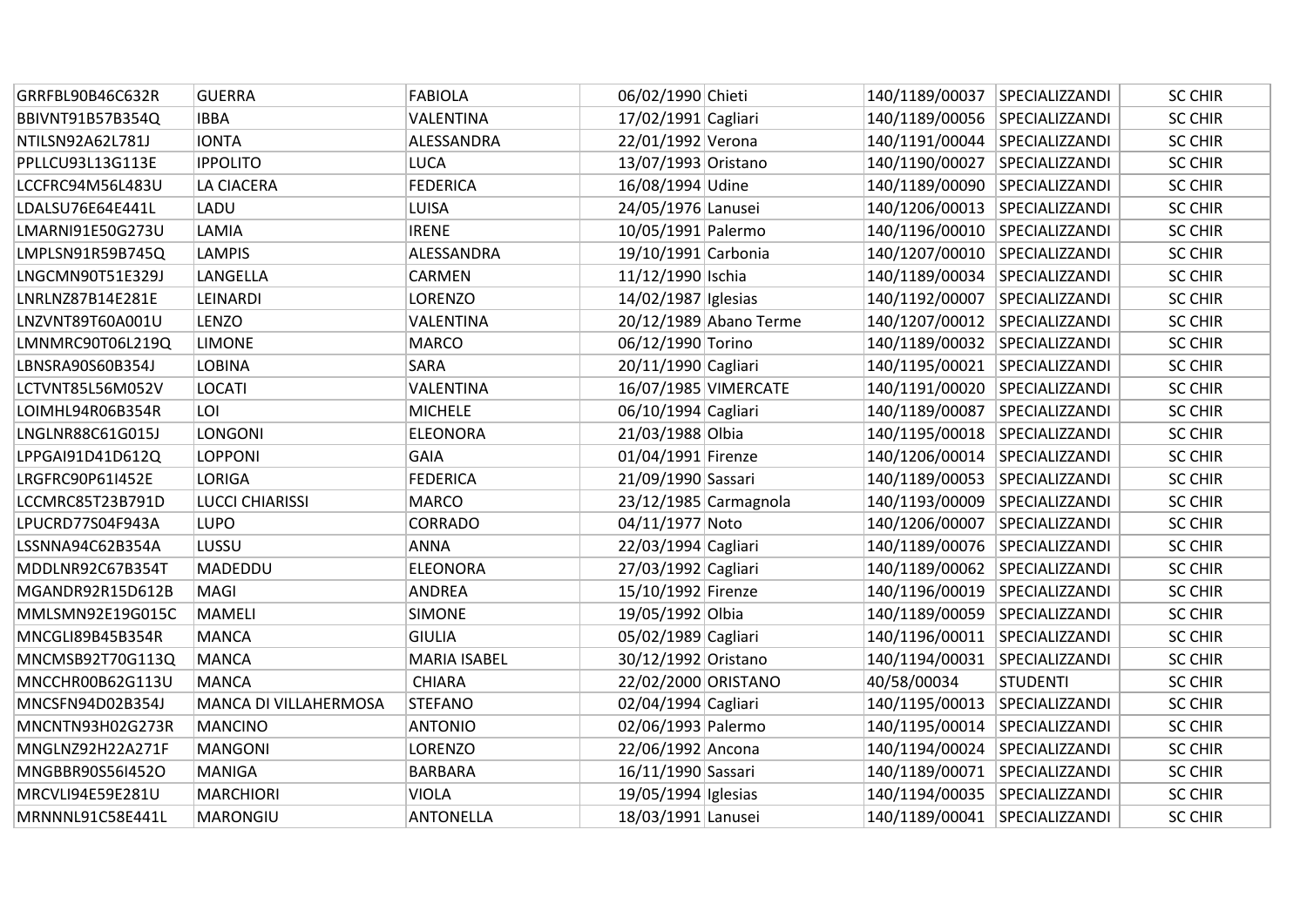| MSCNDR90T07B354W | <b>MASCIA</b>       | <b>ANDREA</b>         | 07/12/1990 Cagliari  |                              | 140/1206/00009 SPECIALIZZANDI |                 | <b>SC CHIR</b> |
|------------------|---------------------|-----------------------|----------------------|------------------------------|-------------------------------|-----------------|----------------|
| MSSFRZ76H26B354J | <b>MASSIDDA</b>     | <b>FABRIZIO</b>       | 26/06/1976 Cagliari  |                              | 140/1205/00003 SPECIALIZZANDI |                 | <b>SC CHIR</b> |
| MZZSLV95B54G337A | <b>MAZZA</b>        | SILVIA                | 14/02/1995 Parma     |                              | 140/1189/00077 SPECIALIZZANDI |                 | <b>SC CHIR</b> |
| MCRFRC90H08M082W | <b>MECARINI</b>     | <b>FEDERICO</b>       | 08/06/1990 Viterbo   |                              | 140/1189/00038                | SPECIALIZZANDI  | <b>SC CHIR</b> |
| MDSLSN92T69A192R | <b>MEDAS</b>        | ALESSANDRA            | 29/12/1992 Alghero   |                              | 140/1191/00042                | SPECIALIZZANDI  | <b>SC CHIR</b> |
| MDCMNL89S55B774F | <b>MEDICI</b>       | <b>EMMANUELA</b>      | 15/11/1989 Cariati   |                              | 140/1206/00008                | SPECIALIZZANDI  | <b>SC CHIR</b> |
| MLSNNA92D43B354H | <b>MELIS</b>        | <b>ANNA</b>           | 03/04/1992 Cagliari  |                              | 140/1191/00022 SPECIALIZZANDI |                 | <b>SC CHIR</b> |
| MLLMLR92D44I452G | <b>MELLINO</b>      | <b>MARIA LAURA</b>    | 04/04/1992 Sassari   |                              | 140/1189/00070 SPECIALIZZANDI |                 | <b>SC CHIR</b> |
| MZZLSS90D07B354S | <b>MEZZENA</b>      | <b>ALESSIO</b>        | 07/04/1990 CAGLIARI  |                              | 40/40/65087                   | <b>STUDENTI</b> | <b>SC CHIR</b> |
| MNTPFR91S13L049N | <b>MONTANARO</b>    | PIERFRANCESCO         | 13/11/1991 Taranto   |                              | 140/1189/00092 SPECIALIZZANDI |                 | <b>SC CHIR</b> |
| MNTVTR86H52E388F | <b>MONTECCHIANI</b> | <b>VITTORIA</b>       | 12/06/1986 Jesi      |                              | 140/1189/00058 SPECIALIZZANDI |                 | <b>SC CHIR</b> |
| MRDLCU88E21I452N | <b>MUREDDU</b>      | LUCA                  | 21/05/1988 Sassari   |                              | 140/1195/00022                | SPECIALIZZANDI  | <b>SC CHIR</b> |
| MRNGNS85E53H501I | <b>MURIANNI</b>     | <b>AGNESE</b>         | 13/05/1985 Roma      |                              | 140/1189/00003                | SPECIALIZZANDI  | <b>SC CHIR</b> |
| MRZVNT94D66I452Q | <b>MURZI</b>        | VALENTINA             | 26/04/1994 Sassari   |                              | 140/1190/00028                | SPECIALIZZANDI  | <b>SC CHIR</b> |
| MSULNR87C67B354U | <b>MUSA</b>         | <b>ELEONORA</b>       | 27/03/1987 Cagliari  |                              | 140/1191/00018 SPECIALIZZANDI |                 | <b>SC CHIR</b> |
| MSSNLS88P47A271Q | <b>MUSSONI</b>      | ANNALISA              | 07/09/1988 Ancona    |                              | 140/1189/00020                | SPECIALIZZANDI  | <b>SC CHIR</b> |
| MSURRT96D68B354V | <b>MUSU</b>         | <b>ROBERTA</b>        | 28/04/1996 CAGLIARI  |                              | 40/58/00036                   | <b>STUDENTI</b> | <b>SC CHIR</b> |
| NZZLSN93T46E791J | <b>NUZZO</b>        | ALESSANDRA            | 06/12/1993 Maddaloni |                              | 140/1191/00047 SPECIALIZZANDI |                 | <b>SC CHIR</b> |
| NNSMTT93D02B354S | <b>ONNIS</b>        | <b>MATTEO</b>         | 02/04/1993 Cagliari  |                              | 140/1194/00033 SPECIALIZZANDI |                 | <b>SC CHIR</b> |
| RCCMLL90L66A091U | <b>ORICCHIO</b>     | MARIELLA              | 26/07/1990 Agropoli  |                              | 140/1207/00018                | SPECIALIZZANDI  | <b>SC CHIR</b> |
| RLNMCG90P29B354B | <b>ORLANDO</b>      | <b>MARCO GIUSEPPE</b> | 29/09/1990 Cagliari  |                              | 140/1191/00007                | SPECIALIZZANDI  | <b>SC CHIR</b> |
| PGLMCH92R68A783V | <b>PAGLIUCA</b>     | MARIACHIARA           | 28/10/1992 Benevento |                              | 140/1191/00032 SPECIALIZZANDI |                 | <b>SC CHIR</b> |
| PLALSE92S69I452B | PALA                | <b>ELISA</b>          | 29/11/1992 Sassari   |                              | 140/1189/00061 SPECIALIZZANDI |                 | <b>SC CHIR</b> |
| PNCDBR91E67L419H | PANICO              | <b>DEBORA</b>         | 27/05/1991 Tricase   |                              | 140/1189/00045                | SPECIALIZZANDI  | <b>SC CHIR</b> |
| PRLVNT89D64L020T | PARALUPPI           | VALENTINA             | 24/04/1989 Suzzara   |                              | 140/1189/00046                | SPECIALIZZANDI  | <b>SC CHIR</b> |
| PTTMGR85C58F844O | PATTUMELLI          | MARIA GRAZIA          | 18/03/1985 Narni     |                              | 140/1189/00022 SPECIALIZZANDI |                 | <b>SC CHIR</b> |
| PZZSKK88H50E715K | PAZZAGLI            | <b>SHAKKA</b>         | 10/06/1988 Lucca     |                              | 140/1191/00029                | SPECIALIZZANDI  | <b>SC CHIR</b> |
| PNSFNC90D67F799C | <b>PIANESE</b>      | <b>FRANCESCA</b>      |                      | 27/04/1990 Mugnano di Napoli | 140/1207/00013                | SPECIALIZZANDI  | <b>SC CHIR</b> |
| PCRGLI93D46B354Z | <b>PICARI</b>       | <b>GIULIA</b>         | 06/04/1993 Cagliari  |                              | 140/1189/00085                | SPECIALIZZANDI  | <b>SC CHIR</b> |
| PCCMTM92T49B354C | PICCIAU             | <b>MARTA EMANUELA</b> | 09/12/1992 Cagliari  |                              | 140/1189/00080 SPECIALIZZANDI |                 | <b>SC CHIR</b> |
| PLITZN89A69F808F | PILIA               | <b>TIZIANA</b>        | 29/01/1989 Muravera  |                              | 140/1190/00026 SPECIALIZZANDI |                 | <b>SC CHIR</b> |
| PNNCRL90M24B354Z | <b>PINNA</b>        | CARLO                 | 24/08/1990 Cagliari  |                              | 140/1205/00002 SPECIALIZZANDI |                 | <b>SC CHIR</b> |
| PNNGLI92M50I452Y | <b>PINNA</b>        | <b>GIULIA</b>         | 10/08/1992 Sassari   |                              | 140/1189/00063 SPECIALIZZANDI |                 | <b>SC CHIR</b> |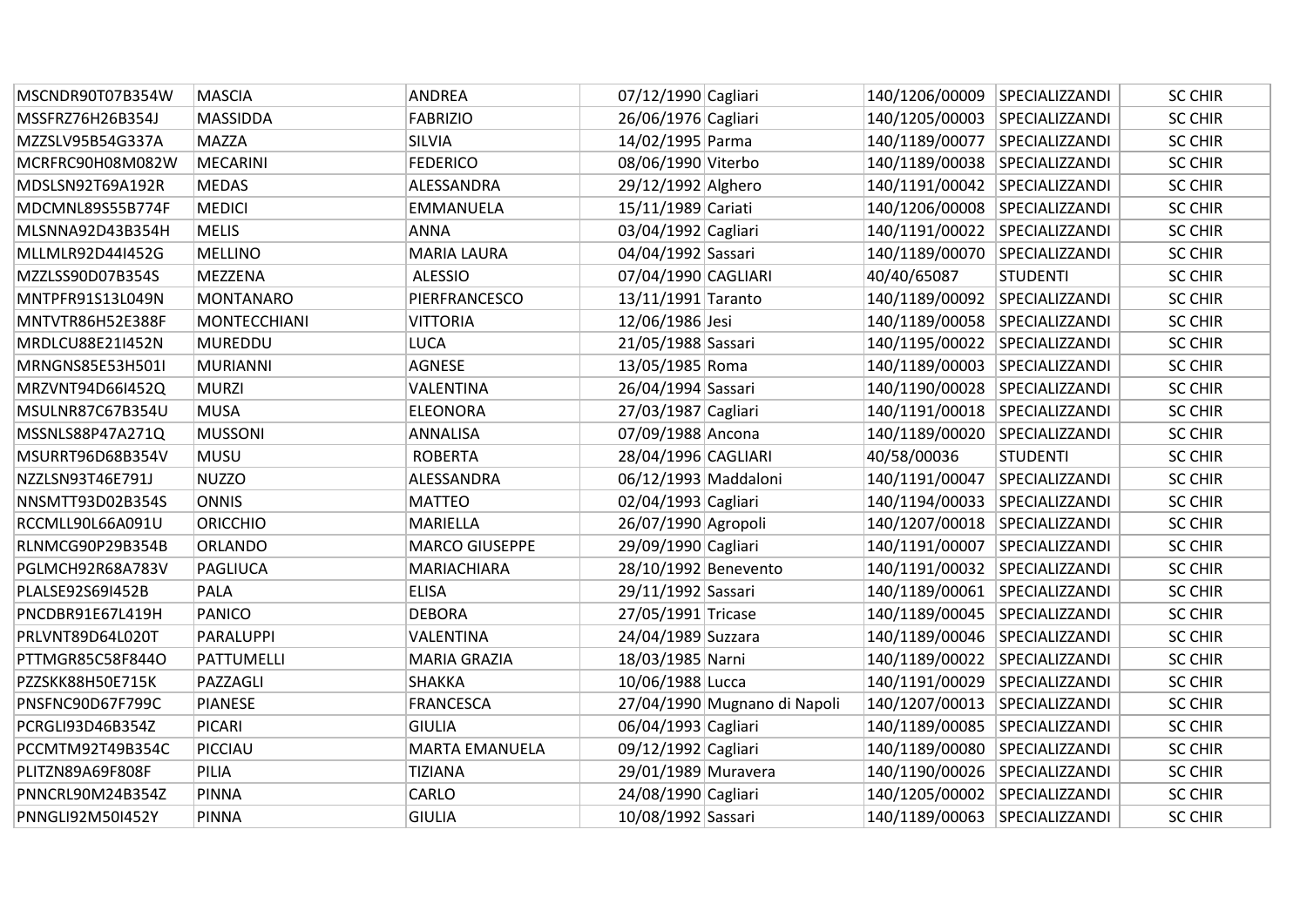| PNTVLR91A41C743Z        | <b>PINTO</b>       | VALERIA            | 01/01/1991 Cittadella    |                                                              | 140/1195/00008 SPECIALIZZANDI |                   | <b>SC CHIR</b> |
|-------------------------|--------------------|--------------------|--------------------------|--------------------------------------------------------------|-------------------------------|-------------------|----------------|
| PPPMTT89H30H856F        | <b>PIPPIA</b>      | <b>MATTEO</b>      |                          | 30/06/1989 San Gavino Monreale 140/1193/00005 SPECIALIZZANDI |                               |                   | <b>SC CHIR</b> |
| PRSCST81R67H856G        | <b>PIRAS</b>       | <b>CRISTINA</b>    |                          | 27/10/1981 SAN GAVINO MONREALE                               |                               | <b>ASSEGNISTI</b> | <b>SC CHIR</b> |
| PRSBBR82M67B354E        | <b>PIRAS</b>       | <b>BARBARA</b>     | 27/08/1982 Cagliari      |                                                              | 140/1191/00041 SPECIALIZZANDI |                   | <b>SC CHIR</b> |
| PRSRRT90M61B354N        | <b>PIRAS</b>       | <b>ROBERTA</b>     | 21/08/1990 Cagliari      |                                                              | 140/1191/00008 SPECIALIZZANDI |                   | <b>SC CHIR</b> |
| PSNDVD94L19A717N        | <b>PISANI</b>      | <b>DAVIDE</b>      | $19/07/1994$ Battipaglia |                                                              | 140/1191/00040                | SPECIALIZZANDI    | <b>SC CHIR</b> |
| PSTGLI90P55H856L        | <b>PISTINCU</b>    | <b>GIULIA</b>      |                          | 15/09/1990 San Gavino Monreale 140/1196/00003 SPECIALIZZANDI |                               |                   | <b>SC CHIR</b> |
| PSTFPP82B25G843A        | <b>PISTOLESI</b>   | <b>FILIPPO</b>     | 25/02/1982 Pontedera     |                                                              | 140/1189/00033 SPECIALIZZANDI |                   | <b>SC CHIR</b> |
| PSINLS93D62E441E        | PISU               | ANNALISA           | 22/04/1993 Lanusei       |                                                              | 140/1191/00050 SPECIALIZZANDI |                   | <b>SC CHIR</b> |
| PTTGPP89B21B745V        | PITTALUGA          | <b>GIUSEPPE</b>    | 21/02/1989 Carbonia      |                                                              | 140/1192/00011 SPECIALIZZANDI |                   | <b>SC CHIR</b> |
| PTTLNE95H62L840E        | <b>PITTUI</b>      | <b>ELENA</b>       | 22/06/1995 Vicenza       |                                                              | 140/1191/00052 SPECIALIZZANDI |                   | <b>SC CHIR</b> |
| PDDMHL87R28B354A        | <b>PODDA</b>       | MICHELE GUIDO      | 28/10/1987 Cagliari      |                                                              | 140/1190/00011 SPECIALIZZANDI |                   | <b>SC CHIR</b> |
| PCCSLV92P54B354L        | <b>PUCCI</b>       | <b>SILVIA</b>      | 14/09/1992 Cagliari      |                                                              | 140/1195/00024                | SPECIALIZZANDI    | <b>SC CHIR</b> |
| PDDFNC90C53F979C        | <b>PUDDU</b>       | <b>FRANCESCA</b>   | 13/03/1990 Nuoro         |                                                              | 140/1189/00042 SPECIALIZZANDI |                   | <b>SC CHIR</b> |
| PLSRRT93P09E441F        | <b>PULISCI</b>     | <b>ROBERTO</b>     | 09/09/1993 Lanusei       |                                                              | 140/1189/00082 SPECIALIZZANDI |                   | <b>SC CHIR</b> |
| RGGRRT93C70F979I        | RAGAGLIA           | <b>ROBERTA</b>     | 30/03/1993 Nuoro         |                                                              | 140/1194/00032 SPECIALIZZANDI |                   | <b>SC CHIR</b> |
| RPSNNL92C50C351X        | <b>RAPISARDA</b>   | <b>ANTONELLA</b>   | 10/03/1992 Catania       |                                                              | 140/1191/00049 SPECIALIZZANDI |                   | <b>SC CHIR</b> |
| RNDFBA94E04D086Z        | <b>RENDE</b>       | <b>FABIO</b>       | 04/05/1994 Cosenza       |                                                              | 140/1207/00014 SPECIALIZZANDI |                   | <b>SC CHIR</b> |
| RGNVTR93P66A703C        | <b>RIGONI</b>      | <b>VITTORIA</b>    |                          | 26/09/1993 Bassano del Grappa                                | 140/1191/00043 SPECIALIZZANDI |                   | <b>SC CHIR</b> |
| RBSMLR92M64G337N        | <b>ROBUSCHI</b>    | <b>MARIA LAURA</b> | 24/08/1992 Parma         |                                                              | 140/1191/00036 SPECIALIZZANDI |                   | <b>SC CHIR</b> |
| RNCCLL88M65L746Y        | <b>RONCHETTI</b>   | CAMILLA            | 25/08/1988 Verbania      |                                                              | 140/1145/65007                | SPECIALIZZANDI    | <b>SC CHIR</b> |
| RNCLSN87R19B354K        | <b>RONCHI</b>      | ALESSANDRO         | 19/10/1987 Cagliari      |                                                              | 140/1191/00010 SPECIALIZZANDI |                   | <b>SC CHIR</b> |
| RSTGLI86C69F262G        | <b>ROSATI</b>      | <b>GIULIA</b>      | 29/03/1986 Modugno       |                                                              | 140/1206/00004 SPECIALIZZANDI |                   | <b>SC CHIR</b> |
| RSSMTN90S57D912G        | <b>ROSSANO</b>     | <b>MARTINA</b>     |                          | 17/11/1990 Garbagnate Milanese                               | 140/1189/00040 SPECIALIZZANDI |                   | <b>SC CHIR</b> |
| RSSMGH91T50A669A        | <b>RUSSO</b>       | <b>MARGHERITA</b>  | 10/12/1991 BARLETTA      |                                                              | 140/1191/00019 SPECIALIZZANDI |                   | <b>SC CHIR</b> |
| RSSSLN88P43A773P        | <b>RUSSO</b>       | <b>SELINA</b>      |                          | 03/09/1988 Belvedere Marittimo                               | 140/1196/00012 SPECIALIZZANDI |                   | <b>SC CHIR</b> |
| SLSBDT96H46B354R        | <b>SALIS</b>       | <b>BENEDETTA</b>   | 06/06/1996 CAGLIARI      |                                                              | 40/40/65040                   | <b>STUDENTI</b>   | <b>SC CHIR</b> |
| SNFLVN92T56B429G        | SANFILIPPO         | LAVINIA            |                          | 16/12/1992 Caltanissetta                                     | 140/1189/00072 SPECIALIZZANDI |                   | <b>SC CHIR</b> |
| SNNGLI93L45I452F        | <b>SANNA</b>       | <b>GIULIA</b>      | 05/07/1993 Sassari       |                                                              | 140/1189/00069 SPECIALIZZANDI |                   | <b>SC CHIR</b> |
| SNNVNT94A45B354O        | <b>SANNERIS</b>    | VALENTINA          | 05/01/1994 Cagliari      |                                                              | 140/1189/00078 SPECIALIZZANDI |                   | <b>SC CHIR</b> |
| SPNSFN92T59G942I        | <b>SAPONARA</b>    | <b>STEFANIA</b>    | 19/12/1992 Potenza       |                                                              | 140/1191/00038 SPECIALIZZANDI |                   | <b>SC CHIR</b> |
| SSSLCN92T53Z129M        | <b>SASSI SIMON</b> | LUCIANA            |                          | 13/12/1992 VISEU DE SUS                                      | 140/1191/00057                | SPECIALIZZANDI    | <b>SC CHIR</b> |
| <b>SCRLCU86B65I535J</b> | <b>SCARPATA</b>    | <b>LUCIA</b>       | 25/02/1986 Scicli        |                                                              | 140/1207/00006 SPECIALIZZANDI |                   | <b>SC CHIR</b> |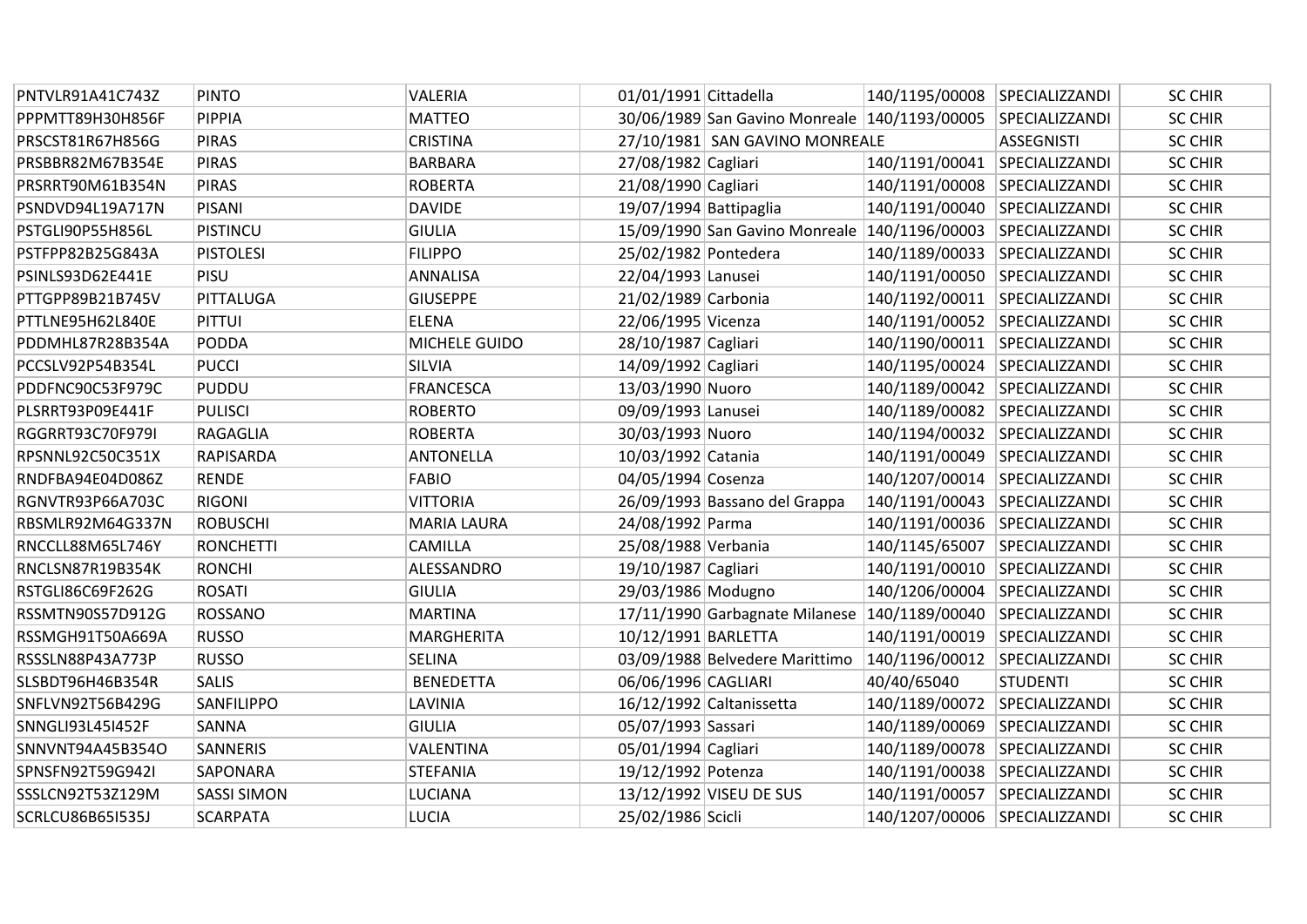| SCHRTI79P55B354J        | <b>SCHIRRU</b>       | <b>RITA</b>             | 15/09/1979 Cagliari  |                                                                 | 140/1190/00017 SPECIALIZZANDI |                 | <b>SC CHIR</b> |
|-------------------------|----------------------|-------------------------|----------------------|-----------------------------------------------------------------|-------------------------------|-----------------|----------------|
| SCCFNC86T02C352F        | <b>SCICCHITANO</b>   | <b>FRANCESCO</b>        | 02/12/1986 Catanzaro |                                                                 | 140/1191/00035 SPECIALIZZANDI |                 | <b>SC CHIR</b> |
| SRRRNN94M56B354Q        | <b>SERRA</b>         | ARIANNA                 | 16/08/1994 Cagliari  |                                                                 | 140/1196/00013 SPECIALIZZANDI |                 | <b>SC CHIR</b> |
| SRRGAI93A71E441X        | <b>SERRAU</b>        | GAIA                    | 31/01/1993 Lanusei   |                                                                 | 140/1189/00064 SPECIALIZZANDI |                 | <b>SC CHIR</b> |
| SCLGLD94S59D086R        | <b>SICILIA</b>       | <b>GILDA</b>            | 19/11/1994 Cosenza   |                                                                 | 140/1191/00055 SPECIALIZZANDI |                 | <b>SC CHIR</b> |
| SCRLNU87C62F979N        | <b>SICURANZA</b>     | LUANA                   | 22/03/1987 Nuoro     |                                                                 | 140/1195/00015 SPECIALIZZANDI |                 | <b>SC CHIR</b> |
| SGLMRC94D08F839N        | SIGILLI              | <b>MARCO</b>            | 08/04/1994 Napoli    |                                                                 | 140/1191/00034 SPECIALIZZANDI |                 | <b>SC CHIR</b> |
| SLINDR93A09Z100V        | <b>SILA</b>          | <b>ENDRI</b>            | 09/01/1993 Tirana    |                                                                 | 140/1196/00016 SPECIALIZZANDI |                 | <b>SC CHIR</b> |
| STTLSN77H68B354N        | <b>SIOTTO PINTOR</b> | ALESSANDRA              | 28/06/1977 Cagliari  |                                                                 | 140/1206/00012 SPECIALIZZANDI |                 | <b>SC CHIR</b> |
| STTMNL88E06B354F        | <b>SIOTTO PINTOR</b> | <b>EMANUELE</b>         | 06/05/1988 Cagliari  |                                                                 | 140/1194/00020 SPECIALIZZANDI |                 | <b>SC CHIR</b> |
| SDDCST94M61F979C        | SODDU                | <b>CRISTINA</b>         | 21/08/1994 Nuoro     |                                                                 | 140/1190/00023 SPECIALIZZANDI |                 | <b>SC CHIR</b> |
| SLNSFN99E15B354G        | <b>SOLINAS</b>       | <b>STEFANO LUIGI</b>    | 15/05/1999 CAGLIARI  |                                                                 | 40/44/65150                   | <b>STUDENTI</b> | <b>SC CHIR</b> |
| SRRFNC89B06A509L        | SORRENTINO           | <b>FRANCESCO</b>        | 06/02/1989 Avellino  |                                                                 | 140/1207/00008                | SPECIALIZZANDI  | <b>SC CHIR</b> |
| STPLCU90M08I480Y        | <b>STOPPELLO</b>     | <b>LUCA</b>             | 08/08/1990 Savona    |                                                                 | 140/1207/00005 SPECIALIZZANDI |                 | <b>SC CHIR</b> |
| STRMRC93D01L319C        | <b>STORARI</b>       | <b>MARCO</b>            | 01/04/1993 Tradate   |                                                                 | 140/1207/00009 SPECIALIZZANDI |                 | <b>SC CHIR</b> |
| SCCCLD91M53F979E        | <b>SUCCU</b>         | <b>CLAUDIA</b>          | 13/08/1991 Nuoro     |                                                                 | 140/1191/00015 SPECIALIZZANDI |                 | <b>SC CHIR</b> |
| SCCNNG92M26B068N        | <b>SUCCU</b>         | <b>ANTONIO GIUSEPPE</b> | 26/08/1992 Bosa      |                                                                 | 140/1191/00033 SPECIALIZZANDI |                 | <b>SC CHIR</b> |
| SLJRIA92D62Z100R        | <b>SULAJ</b>         | <b>IRA</b>              | 22/04/1992 LIBRAZHD  |                                                                 | 140/1207/00015 SPECIALIZZANDI |                 | <b>SC CHIR</b> |
| SZZLRA93P42C265L        | <b>SUZZI</b>         | LAURA                   |                      | 02/09/1993 Castel San Pietro Term 140/1191/00037 SPECIALIZZANDI |                               |                 | <b>SC CHIR</b> |
| <b>TCCVLR92R57B354I</b> | <b>TACCORI</b>       | VALERIA                 | 17/10/1992 Cagliari  |                                                                 | 140/1191/00021 SPECIALIZZANDI |                 | <b>SC CHIR</b> |
| TNDLBT90D69G113D        | <b>TANDA</b>         | <b>ELISABETTA</b>       | 29/04/1990 Oristano  |                                                                 | 140/1196/00007                | SPECIALIZZANDI  | <b>SC CHIR</b> |
| TTTFPP90S13G113V        | <b>TATTI</b>         | <b>FILIPPO</b>          | 13/11/1990 Oristano  |                                                                 | 140/1194/00021 SPECIALIZZANDI |                 | <b>SC CHIR</b> |
| TTTMLN91P49I851C        | <b>TATTI</b>         | MELANIA                 | 09/09/1991 Sorgono   |                                                                 | 140/1195/00007 SPECIALIZZANDI |                 | <b>SC CHIR</b> |
| TVLGNN91C26D612Q        | <b>TAVELLA</b>       | GIOVANNI                | 26/03/1991 Firenze   |                                                                 | 140/1193/00010 SPECIALIZZANDI |                 | <b>SC CHIR</b> |
| TVLLBT64A53B354T        | <b>TAVOLACCI</b>     | <b>ELISABETTA</b>       | 13/01/1964 Cagliari  |                                                                 | 140/1193/00013 SPECIALIZZANDI |                 | <b>SC CHIR</b> |
| TDSSFO95B53H703N        | <b>TEDESCO</b>       | <b>SOFIA</b>            | 13/02/1995 Salerno   |                                                                 | 140/1207/00017 SPECIALIZZANDI |                 | <b>SC CHIR</b> |
| TGNCHR92E68L483M        | <b>TOGNAZZI</b>      | <b>CHIARA</b>           | 28/05/1992 Udine     |                                                                 | 140/1189/00079 SPECIALIZZANDI |                 | <b>SC CHIR</b> |
| TRTMRA90L29D862Q        | <b>TORTORELLA</b>    | <b>MARIO</b>            | 29/07/1990 Galatina  |                                                                 | 140/1196/00020 SPECIALIZZANDI |                 | <b>SC CHIR</b> |
| TTOMTN92T64D872N        | <b>TOTO</b>          | <b>MARTINA</b>          | 24/12/1992 Galliate  |                                                                 | 140/1189/00095 SPECIALIZZANDI |                 | <b>SC CHIR</b> |
| TLMCLD94C56D969X        | <b>TULUMELLO</b>     | <b>CLAUDIA</b>          | 16/03/1994 Genova    |                                                                 | 140/1194/00029 SPECIALIZZANDI |                 | <b>SC CHIR</b> |
| TRRNCL90M13I452M        | <b>TURRA</b>         | <b>NICOLA</b>           | 13/08/1990 Sassari   |                                                                 | 140/1195/00016 SPECIALIZZANDI |                 | <b>SC CHIR</b> |
| VCCVNC00A58B354E        | <b>VACCA</b>         | <b>VERONICA</b>         | 18/01/2000 CAGLIARI  |                                                                 | 40/56/00064                   | <b>STUDENTI</b> | <b>SC CHIR</b> |
| VGLRSL90P45H703C        | <b>VIGLIOTTI</b>     | ROSSELLA CHIARA         | 05/09/1990 Salerno   |                                                                 | 140/1196/00004 SPECIALIZZANDI |                 | <b>SC CHIR</b> |